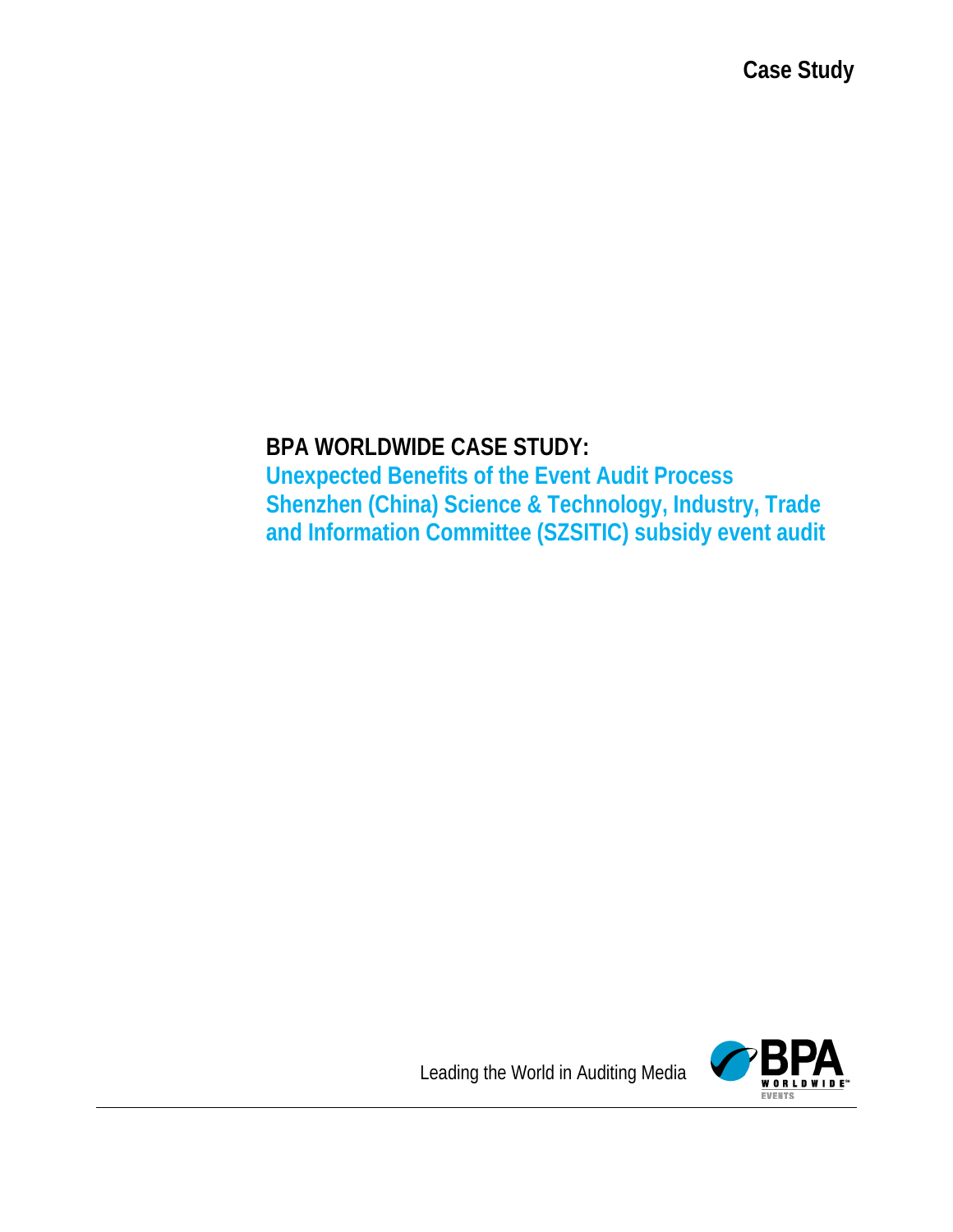

#### **OVERVIEW**

The Shenzhen Government has created an initiative to improve the competitiveness and international credibility of Chinese event brands. They began to collaborate with BPA Worldwide, a global media and compliance auditing organization, to introduce international quality standards in measuring the number of attendees, their importance as purchasing decision makers to exhibitors and the depth of international exhibitor participation in Shenzhen. With the adoption of standardized audit methodology, the government's goal is to now standardize Shenzhen event industry management.

### **NEED**

The event industry, as a high-level service industry, has become one of the most rapidly developing industries in Shenzhen. Tourism, coupled with the event industry, is listed as the fifth pillar industry of Shenzhen. With a

sub-tropical marine climate and an advantageous location in the Pearl River Delta, Shenzhen is known as the "Capital of China's Theme Parks and Tourist Innovations". Quickly becoming a desired destination, Shenzhen's event industry is developing at a pace of more than 20% annual growth.

Shenzhen is also China's first "Special Economic Zone" and for the past three decades has transformed from a small border town into a modern dynamic city noted for its economic scale, infrastructure, legal system and beautiful destination-rich environment. With the world's fourth largest container port and fourth largest airport on the Chinese mainland, Shenzhen is in an enviable position to continue economic growth through trade and services and the Event Industry niche can be well-served. *(Information taken from [www.sz.gov.cn](http://www.sz.gov.cn/) and [www.sz2011.org/Universiade/\)](http://www.sz2011.org/Universiade/)*

Because of its geographic advantage, Shenzhen cooperates with Hong Kong to improve its event organization standards. Shenzhen officials work with the Hong Kong Trade Development Council to organize several major Hong Kong exhibitions.

Knowing that Shenzhen's exhibition industry has witnessed rapid development in recent years, where does the data come from? In the past, information detailing the growth of Shenzhen's exhibition industry was provided by the organizers of the events. However, there has been no standard for evaluating the quality of the audiences reported by the exhibitions. One Director from the Shenzhen Science & Technology, Industry, Trade and Information Committee (SZSITIC) recently discussed Shenzhen's event industry growth and talked about the recently established relationship with BPA Worldwide. "Shenzhen is the first city in China that has engaged BPA Worldwide as their third-party certification institution for exhibitions. Shenzhen Municipal Government and relevant bodies

*"…Shenzhen Municipal Government and relevant bodies have found that passing the third-party certification is an inevitable trend for the internationalization of China's exhibition industry and also a necessary practice the Chinese exhibition industry must go through."*

Director, Shenzhen Science & Technology, Industry, Trade and Information Committee (SZSITIC)

have found that passing the third-party certification is an inevitable trend for the internationalization of China's exhibition industry and also a necessary practice the Chinese exhibition industry must go through."

### **BACKGROUND**

The No.52 document of the Shenzhen government's "Shenzhen Event Industry Financial Support Program Guideline" explicitly revealed that "The government will provide 150,000 RMB in funding to the brand events (event organizations) which are UFI approved". The Shenzhen Science & Technology, Industry, Trade and Information Committee (SZSITIC) also appointed BPA Worldwide as an Event Audit Organization to provide the audit service to subsidy application event in Shenzhen.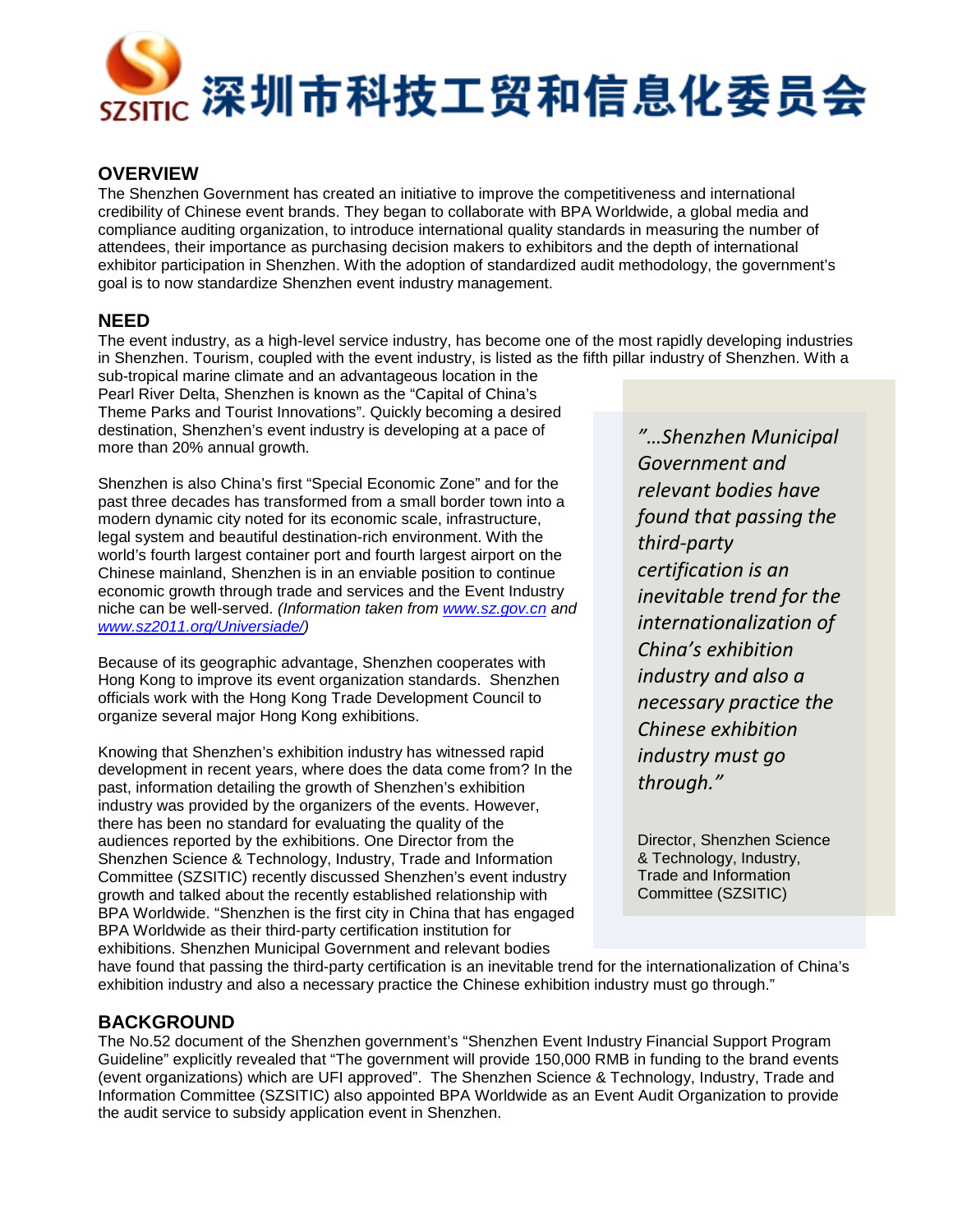Shenzhen's government sought to establish international standardized services and platforms to meet the needs of local and international exhibitors and visitors, while also offering Shenzhen's convention and exhibition sector a greater competitive edge in the international market. The Shenzhen government worked out a series of international level management and measurement plans to further advance the position of its international exhibition center, with the core elements of the effort being: investing in the creation of an international facility and employing a system of standards through international cooperation and partnership.



For this partnership, Shenzhen's government wanted to focus on creating a system that would ensure growth and progress, thus carefully researching the successful practices of globally advanced exhibition countries like Germany, Holland, the US, and the UK. Based on its research, the Shenzhen government formed a relationship with BPA to establish a tradeshow audit system in line with international practices. BPA, as an established leader in media and event auditing, offered an independent and thorough audit process for Shenzhen to validate the data of its exhibitions.

The Shenzhen Government introduced event audit for the purpose of strengthening the credibility of data provided by event organizers in Shenzhen. Such an initiative creates and also further enhances a positive event-hosting environment, accelerates event industry development and will help drive Shenzhen as an innovative city, to become even more internationalized.

Shenzhen hopes to develop its exhibitions to be more effective and efficient in terms of event organization and to provide event organizers and exhibitors with verifiable information on an objective basis to help potential exhibitors make better participation and resource allocation decisions.

The previously quoted SZSITIC Director went on to say, "BPA Worldwide is an internationally known thirdparty certification organization. Some exhibitions recently held in Shenzhen passed this certification. The next step is to determine how to use the certification data to announce to the public which exhibitions have passed their third-party certification because the data can help exhibitors make rational choices." The Director finally added, "BPA Worldwide is of high credibility. Exhibitions that have passed BPA's certification are eligible to become a member of UFI, provided UFI audit criteria and membership requirements are met."

#### **IMPLEMENTATION**

The objectives of the Shenzhen government event subsidy program are in place to:

- Advance and accelerate event industry development
- Attract more branded shows to Shenzhen
- Improve event quality
- Continue to build the reputation of Shenzhen as a marketplace destination
- Strengthen competiveness to improve economic efficiencies

More city management departments and event organizers are beginning to cooperate with international audit institutions like BPA Worldwide. As the Shenzhen Municipality took its first step with the introduction of the No.52 document "Shenzhen Event Industry Financial Support Program Guideline", other relatively fastdeveloping local governments and associations want to standardize, systemize and regulate their own event industry. They are looking for similar ways to become more internationalized, like establishing an evaluation system. Shanghai, Beijing, Chengdu, Dalian, Chongqing, Zhejiang and other provinces and cities all hope to establish a similar evaluating system in which an event audit is an important part. Approximately 80 major events are currently organized in Shenzhen. Compared to first-tier cities in China, the quantity is relatively small. However, that does not affect the demand for high quality shows and "Being short rather than excessive" is a development strategy of an event city.

To strengthen the management process of the event special subsidy program, the Shenzhen government adopted a strategy on binding the event audit and subsidy funds together. Event organizers must provide third-party event audit reports when applying for the subsidies.